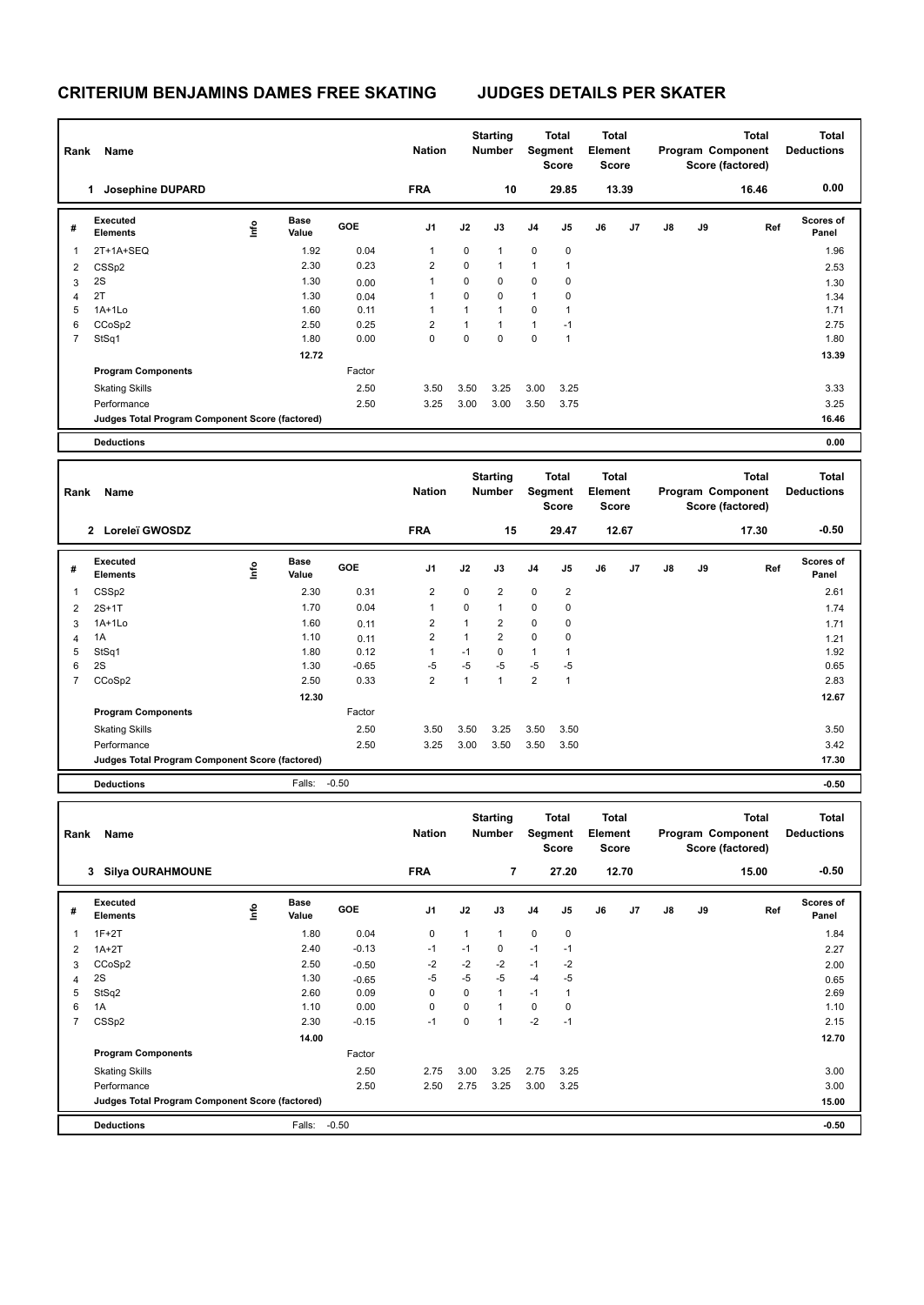| Rank           | Name                                            |      |                      |         | <b>Nation</b>           |              | <b>Starting</b><br><b>Number</b> | Segment      | <b>Total</b><br><b>Score</b> | <b>Total</b><br>Element<br><b>Score</b> |       |    |    | <b>Total</b><br>Program Component<br>Score (factored) | <b>Total</b><br><b>Deductions</b> |
|----------------|-------------------------------------------------|------|----------------------|---------|-------------------------|--------------|----------------------------------|--------------|------------------------------|-----------------------------------------|-------|----|----|-------------------------------------------------------|-----------------------------------|
|                | 4 Lili BELLE                                    |      |                      |         | <b>FRA</b>              |              | 4                                |              | 26.53                        |                                         | 10.43 |    |    | 17.10                                                 | $-1.00$                           |
| #              | <b>Executed</b><br><b>Elements</b>              | lnfo | <b>Base</b><br>Value | GOE     | J <sub>1</sub>          | J2           | J3                               | J4           | J5                           | J6                                      | J7    | J8 | J9 | Ref                                                   | Scores of<br>Panel                |
| 1              | SSp2                                            |      | 1.60                 | 0.21    | $\overline{\mathbf{c}}$ | 1            | 2                                | $\mathbf{1}$ | $\mathbf{1}$                 |                                         |       |    |    |                                                       | 1.81                              |
| $\overline{2}$ | 2T                                              |      | 1.30                 | $-0.65$ | $-5$                    | $-5$         | $-5$                             | $-5$         | $-5$                         |                                         |       |    |    |                                                       | 0.65                              |
| 3              | 2S                                              |      | 1.30                 | $-0.61$ | $-5$                    | $-4$         | $-5$                             | $-4$         | $-5$                         |                                         |       |    |    |                                                       | 0.69                              |
| 4              | CCoSp2                                          |      | 2.50                 | 0.00    | $\mathbf{1}$            | $-1$         | $-1$                             | $\mathbf 0$  | $\mathbf{1}$                 |                                         |       |    |    |                                                       | 2.50                              |
| 5              | StSq1                                           |      | 1.80                 | 0.06    | $\mathbf{1}$            | $\mathbf 0$  | $\mathbf 0$                      | $-1$         | $\mathbf{1}$                 |                                         |       |    |    |                                                       | 1.86                              |
| 6              | 1A+1Lo                                          |      | 1.60                 | 0.11    | $\mathbf 0$             | $\mathbf{1}$ | $\mathbf{1}$                     | $\mathbf{1}$ | $\mathbf{1}$                 |                                         |       |    |    |                                                       | 1.71                              |
| $\overline{7}$ | 1A                                              |      | 1.10                 | 0.11    | $\mathbf{1}$            | $\mathbf{1}$ | $\mathbf{1}$                     | $\mathbf{1}$ | $\mathbf{1}$                 |                                         |       |    |    |                                                       | 1.21                              |
|                |                                                 |      | 11.20                |         |                         |              |                                  |              |                              |                                         |       |    |    |                                                       | 10.43                             |
|                | <b>Program Components</b>                       |      |                      | Factor  |                         |              |                                  |              |                              |                                         |       |    |    |                                                       |                                   |
|                | <b>Skating Skills</b>                           |      |                      | 2.50    | 3.25                    | 3.50         | 3.00                             | 3.50         | 3.75                         |                                         |       |    |    |                                                       | 3.42                              |
|                | Performance                                     |      |                      | 2.50    | 2.50                    | 3.25         | 3.25                             | 3.75         | 4.00                         |                                         |       |    |    |                                                       | 3.42                              |
|                | Judges Total Program Component Score (factored) |      |                      |         |                         |              |                                  |              |                              |                                         |       |    |    |                                                       | 17.10                             |
|                |                                                 |      |                      |         |                         |              |                                  |              |                              |                                         |       |    |    |                                                       |                                   |
|                |                                                 |      |                      |         |                         |              |                                  |              |                              |                                         |       |    |    |                                                       |                                   |
|                | <b>Deductions</b>                               |      | Falls: -1.00         |         |                         |              |                                  |              |                              |                                         |       |    |    |                                                       | $-1.00$                           |
| Rank           | Name                                            |      |                      |         | <b>Nation</b>           |              | <b>Starting</b><br><b>Number</b> | Segment      | <b>Total</b><br><b>Score</b> | <b>Total</b><br>Element<br>Score        |       |    |    | <b>Total</b><br>Program Component<br>Score (factored) | <b>Total</b><br><b>Deductions</b> |
|                | 5 Lizy BERISHVILI                               |      |                      |         | <b>FRA</b>              |              | 8                                |              | 26.47                        |                                         | 10.84 |    |    | 15.63                                                 | 0.00                              |
| #              | <b>Executed</b><br><b>Elements</b>              | Info | <b>Base</b><br>Value | GOE     | J1                      | J2           | J3                               | J4           | J5                           | J6                                      | J7    | J8 | J9 | Ref                                                   | Scores of<br>Panel                |
| 1              | SSp2                                            |      | 1.60                 | 0.16    | 2                       | $\mathbf{1}$ | $\mathbf{1}$                     | $\mathbf{1}$ | $-1$                         |                                         |       |    |    |                                                       | 1.76                              |
| 2              | $2S+1T$                                         |      | 1.70                 | 0.13    | $\mathbf{1}$            | $\mathbf{1}$ | $\mathbf{1}$                     | $\mathbf{1}$ | 0                            |                                         |       |    |    |                                                       |                                   |
| 3              | 1A+1Loq                                         |      | 1.60                 | $-0.33$ | $-3$                    | $-3$         | -3                               | $-2$         | $-3$                         |                                         |       |    |    |                                                       | 1.83<br>1.27                      |
| $\overline{4}$ | 2S                                              | q    | 1.30                 | 0.13    | $\mathbf{1}$            | $\mathbf{1}$ | $\overline{2}$                   | $\mathbf 0$  | $\mathbf{1}$                 |                                         |       |    |    |                                                       | 1.43                              |
| 5              | StSqB                                           |      | 1.50                 | $-0.05$ | $-1$                    | 0            | $-1$                             | 0            | $\mathbf{1}$                 |                                         |       |    |    |                                                       | 1.45                              |
| 6              | CCoSp1                                          |      | 2.00                 | $-0.07$ | $-1$                    | $-1$         | $\mathbf{1}$                     | $\mathbf 0$  | 0                            |                                         |       |    |    |                                                       | 1.93                              |
| $\overline{7}$ | 1A                                              |      | 1.10                 | 0.07    | $\mathbf 0$             | $\mathbf{1}$ | $\overline{2}$                   | $\mathbf 0$  | $\mathbf{1}$                 |                                         |       |    |    |                                                       | 1.17                              |
|                |                                                 |      | 10.80                |         |                         |              |                                  |              |                              |                                         |       |    |    |                                                       | 10.84                             |
|                | <b>Program Components</b>                       |      |                      | Factor  |                         |              |                                  |              |                              |                                         |       |    |    |                                                       |                                   |
|                | <b>Skating Skills</b>                           |      |                      | 2.50    | 2.75                    | 3.25         | 3.25                             | 3.50         | 3.25                         |                                         |       |    |    |                                                       | 3.25                              |

**Judges Total Program Component Score (factored) 15.63**

**Deductions 0.00**

q Jump landed on the quarter

| Rank           | Name                                            |      |               |         | <b>Nation</b>  |             | <b>Starting</b><br><b>Number</b> | Segment        | Total<br><b>Score</b> | Total<br>Element<br><b>Score</b> |       |               |    | <b>Total</b><br>Program Component<br>Score (factored) | <b>Total</b><br><b>Deductions</b> |
|----------------|-------------------------------------------------|------|---------------|---------|----------------|-------------|----------------------------------|----------------|-----------------------|----------------------------------|-------|---------------|----|-------------------------------------------------------|-----------------------------------|
|                | Kim LE ROCH<br>6                                |      |               |         | <b>FRA</b>     |             | 3                                |                | 26.28                 |                                  | 11.50 |               |    | 14.78                                                 | 0.00                              |
| #              | Executed<br><b>Elements</b>                     | lnfo | Base<br>Value | GOE     | J <sub>1</sub> | J2          | J3                               | J <sub>4</sub> | J5                    | J6                               | J7    | $\mathsf{J}8$ | J9 | Ref                                                   | <b>Scores of</b><br>Panel         |
| -1             | $2S+1T$                                         |      | 1.70          | 0.00    | $\mathbf 0$    | $\mathbf 0$ | 0                                | $\mathbf 0$    | $\mathbf 0$           |                                  |       |               |    |                                                       | 1.70                              |
| 2              | 2Sq                                             | q    | 1.30          | $-0.26$ | $-2$           | $-2$        | $-2$                             | $-2$           | $-2$                  |                                  |       |               |    |                                                       | 1.04                              |
| 3              | CCoSp2                                          |      | 2.50          | 0.25    | $\overline{2}$ | $\mathbf 0$ | 1                                | $\mathbf{1}$   | 1                     |                                  |       |               |    |                                                       | 2.75                              |
| $\overline{4}$ | StSqB                                           |      | 1.50          | 0.00    | 0              | $\Omega$    | 0                                | 0              | 0                     |                                  |       |               |    |                                                       | 1.50                              |
| 5              | $1A+1Lo$                                        |      | 1.60          | 0.00    | $\mathbf 0$    | 0           | 0                                | $\mathbf 0$    | 0                     |                                  |       |               |    |                                                       | 1.60                              |
| 6              | 1A                                              |      | 1.10          | 0.00    | 1              | 0           | 0                                | 0              | 0                     |                                  |       |               |    |                                                       | 1.10                              |
| $\overline{7}$ | SSp2                                            |      | 1.60          | 0.21    | $\overline{1}$ | 1           | $\overline{1}$                   | $\overline{2}$ | $\overline{2}$        |                                  |       |               |    |                                                       | 1.81                              |
|                |                                                 |      | 11.30         |         |                |             |                                  |                |                       |                                  |       |               |    |                                                       | 11.50                             |
|                | <b>Program Components</b>                       |      |               | Factor  |                |             |                                  |                |                       |                                  |       |               |    |                                                       |                                   |
|                | <b>Skating Skills</b>                           |      |               | 2.50    | 3.00           | 3.00        | 3.00                             | 3.50           | 3.25                  |                                  |       |               |    |                                                       | 3.08                              |
|                | Performance                                     |      |               | 2.50    | 2.75           | 3.25        | 2.75                             | 3.00           | 2.50                  |                                  |       |               |    |                                                       | 2.83                              |
|                | Judges Total Program Component Score (factored) |      |               |         |                |             |                                  |                |                       |                                  |       |               |    |                                                       | 14.78                             |
|                | <b>Deductions</b>                               |      |               |         |                |             |                                  |                |                       |                                  |       |               |    |                                                       | 0.00                              |

q Jump landed on the quarter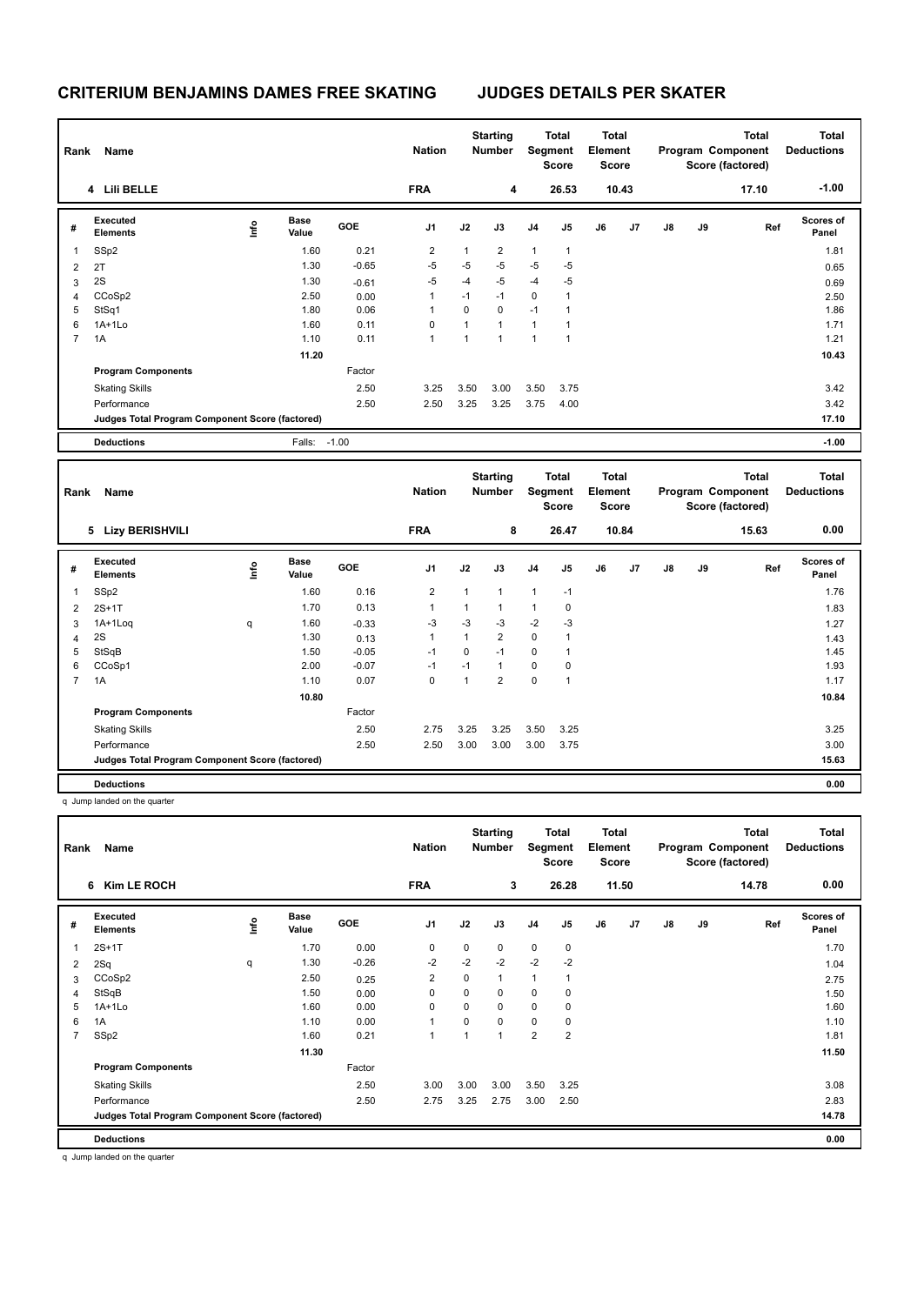| Rank           | Name                                            |    |                      |            | <b>Nation</b>  |      | <b>Starting</b><br><b>Number</b> | <b>Segment</b> | Total<br><b>Score</b> | <b>Total</b><br>Element<br><b>Score</b> |       |               |    | <b>Total</b><br>Program Component<br>Score (factored) | Total<br><b>Deductions</b> |
|----------------|-------------------------------------------------|----|----------------------|------------|----------------|------|----------------------------------|----------------|-----------------------|-----------------------------------------|-------|---------------|----|-------------------------------------------------------|----------------------------|
|                | <b>Mia HERVE</b><br>7                           |    |                      |            | <b>FRA</b>     |      | 14                               |                | 26.27                 |                                         | 10.44 |               |    | 15.83                                                 | 0.00                       |
| #              | Executed<br><b>Elements</b>                     | ۴ů | <b>Base</b><br>Value | <b>GOE</b> | J <sub>1</sub> | J2   | J3                               | J <sub>4</sub> | J5                    | J6                                      | J7    | $\mathsf{J}8$ | J9 | Ref                                                   | <b>Scores of</b><br>Panel  |
| 1              | $2$ Loq $+1$ T                                  | q  | 2.10                 | $-0.34$    | $-2$           | $-2$ | $-2$                             | $-2$           | $-3$                  |                                         |       |               |    |                                                       | 1.76                       |
| 2              | StSqB                                           |    | 1.50                 | $-0.20$    | 0              | $-1$ | $-2$                             | $-1$           | $-4$                  |                                         |       |               |    |                                                       | 1.30                       |
| 3              | CSSp1                                           |    | 1.90                 | 0.00       | $-1$           | 1    | $\mathbf{1}$                     | $\mathbf 0$    | $-1$                  |                                         |       |               |    |                                                       | 1.90                       |
| 4              | 2Lo<<                                           | << | 0.50                 | $-0.22$    | $-5$           | $-4$ | $-4$                             | $-4$           | $-5$                  |                                         |       |               |    |                                                       | 0.28                       |
| 5              | 2S                                              |    | 1.30                 | 0.00       | 0              | 1    | $-1$                             | $\mathbf 0$    | 0                     |                                         |       |               |    |                                                       | 1.30                       |
| 6              | $1A+1Log$                                       | q  | 1.60                 | $-0.37$    | $-4$           | $-3$ | $-2$                             | $-3$           | $-4$                  |                                         |       |               |    |                                                       | 1.23                       |
| $\overline{7}$ | CCoSp2                                          |    | 2.50                 | 0.17       | 1              | 3    | $\mathbf 0$                      | $\mathbf{1}$   | 0                     |                                         |       |               |    |                                                       | 2.67                       |
|                |                                                 |    | 11.40                |            |                |      |                                  |                |                       |                                         |       |               |    |                                                       | 10.44                      |
|                | <b>Program Components</b>                       |    |                      | Factor     |                |      |                                  |                |                       |                                         |       |               |    |                                                       |                            |
|                | <b>Skating Skills</b>                           |    |                      | 2.50       | 3.00           | 3.50 | 3.25                             | 3.50           | 3.25                  |                                         |       |               |    |                                                       | 3.33                       |
|                | Performance                                     |    |                      | 2.50       | 3.25           | 3.25 | 2.75                             | 3.00           | 2.75                  |                                         |       |               |    |                                                       | 3.00                       |
|                | Judges Total Program Component Score (factored) |    |                      |            |                |      |                                  |                |                       |                                         |       |               |    |                                                       | 15.83                      |
|                | <b>Deductions</b>                               |    |                      |            |                |      |                                  |                |                       |                                         |       |               |    |                                                       | 0.00                       |

<< Downgraded jump q Jump landed on the quarter

| Rank           | Name                                            |      |                      |         | <b>Nation</b>  |      | <b>Starting</b><br><b>Number</b> |                | Total<br>Segment<br><b>Score</b> | <b>Total</b><br>Element<br><b>Score</b> |       |               |    | <b>Total</b><br>Program Component<br>Score (factored) | <b>Total</b><br><b>Deductions</b> |
|----------------|-------------------------------------------------|------|----------------------|---------|----------------|------|----------------------------------|----------------|----------------------------------|-----------------------------------------|-------|---------------|----|-------------------------------------------------------|-----------------------------------|
|                | <b>Lea LANEEUW</b><br>8                         |      |                      |         | <b>FRA</b>     |      | 16                               |                | 25.97                            |                                         | 10.54 |               |    | 15.43                                                 | 0.00                              |
| #              | Executed<br><b>Elements</b>                     | ١nfo | <b>Base</b><br>Value | GOE     | J <sub>1</sub> | J2   | J3                               | J <sub>4</sub> | J <sub>5</sub>                   | J6                                      | J7    | $\mathsf{J}8$ | J9 | Ref                                                   | Scores of<br>Panel                |
| 1              | CCoSp1V                                         |      | 1.50                 | $-0.05$ | $-2$           | $-1$ | $\mathbf 0$                      | $\mathbf 0$    | $\mathbf 0$                      |                                         |       |               |    |                                                       | 1.45                              |
| 2              | $1A+1Lo$                                        |      | 1.60                 | 0.07    | 1              | 1    | $\overline{2}$                   | $\mathbf 0$    | 0                                |                                         |       |               |    |                                                       | 1.67                              |
| 3              | $2S+1T$                                         |      | 1.70                 | $-0.26$ | $-1$           | $-2$ | $-2$                             | $-2$           | $-2$                             |                                         |       |               |    |                                                       | 1.44                              |
| 4              | StSq1                                           |      | 1.80                 | $-0.18$ | $-1$           | $-1$ | $-1$                             | $-1$           | 0                                |                                         |       |               |    |                                                       | 1.62                              |
| 5              | 2S                                              |      | 1.30                 | $-0.26$ | $-1$           | $-2$ | $-2$                             | $-2$           | $-2$                             |                                         |       |               |    |                                                       | 1.04                              |
| 6              | CSS <sub>p2</sub>                               |      | 2.30                 | $-0.15$ | $-1$           | $-1$ | $\Omega$                         | $\mathbf 0$    | $-1$                             |                                         |       |               |    |                                                       | 2.15                              |
| $\overline{7}$ | 1A                                              |      | 1.10                 | 0.07    | $\overline{1}$ | 1    | $\mathbf 0$                      | $\pmb{0}$      | $\mathbf{1}$                     |                                         |       |               |    |                                                       | 1.17                              |
|                |                                                 |      | 11.30                |         |                |      |                                  |                |                                  |                                         |       |               |    |                                                       | 10.54                             |
|                | <b>Program Components</b>                       |      |                      | Factor  |                |      |                                  |                |                                  |                                         |       |               |    |                                                       |                                   |
|                | <b>Skating Skills</b>                           |      |                      | 2.50    | 3.00           | 3.50 | 3.25                             | 3.50           | 3.50                             |                                         |       |               |    |                                                       | 3.42                              |
|                | Performance                                     |      |                      | 2.50    | 2.25           | 2.50 | 2.75                             | 3.25           | 3.00                             |                                         |       |               |    |                                                       | 2.75                              |
|                | Judges Total Program Component Score (factored) |      |                      |         |                |      |                                  |                |                                  |                                         |       |               |    |                                                       | 15.43                             |
|                | <b>Deductions</b>                               |      |                      |         |                |      |                                  |                |                                  |                                         |       |               |    |                                                       | 0.00                              |

| Deductions |
|------------|
|------------|

| Rank           | Name                                            |         |                      |            | <b>Nation</b>  |              | <b>Starting</b><br><b>Number</b> | Segment        | Total<br><b>Score</b> | <b>Total</b><br>Element<br><b>Score</b> |       |    |    | <b>Total</b><br>Program Component<br>Score (factored) | Total<br><b>Deductions</b> |
|----------------|-------------------------------------------------|---------|----------------------|------------|----------------|--------------|----------------------------------|----------------|-----------------------|-----------------------------------------|-------|----|----|-------------------------------------------------------|----------------------------|
|                | <b>Linda NGUYEN FRISON</b><br>9                 |         |                      |            | <b>FRA</b>     |              | $\mathbf{2}$                     |                | 25.40                 |                                         | 10.19 |    |    | 15.21                                                 | 0.00                       |
| #              | Executed<br><b>Elements</b>                     | lnfo    | <b>Base</b><br>Value | <b>GOE</b> | J <sub>1</sub> | J2           | J3                               | J <sub>4</sub> | J5                    | J6                                      | J7    | J8 | J9 | Ref                                                   | <b>Scores of</b><br>Panel  |
| 1              | $1A+1T$                                         |         | 1.50                 | 0.11       | $\overline{1}$ | $\mathbf{1}$ | $\mathbf{1}$                     | 1              | $\overline{1}$        |                                         |       |    |    |                                                       | 1.61                       |
| 2              | 2S<                                             | $\prec$ | 1.04                 | $-0.31$    | $-3$           | $-4$         | $-3$                             | $-3$           | $-2$                  |                                         |       |    |    |                                                       | 0.73                       |
| 3              | CCoSp1                                          |         | 2.00                 | $-0.07$    | $\overline{1}$ | $-1$         | 0                                | $\mathbf 0$    | $-2$                  |                                         |       |    |    |                                                       | 1.93                       |
| $\overline{4}$ | 1F                                              |         | 0.50                 | 0.00       | $\mathbf 0$    | $\mathbf{1}$ | $\mathbf 0$                      | $\mathbf 0$    | 0                     |                                         |       |    |    |                                                       | 0.50                       |
| 5              | $1A+1Lo$                                        |         | 1.60                 | 0.07       | 1              |              | $\mathbf{1}$                     | $\mathbf 0$    | 0                     |                                         |       |    |    |                                                       | 1.67                       |
| 6              | CSS <sub>p2</sub>                               |         | 2.30                 | $-0.23$    | 1              | $-1$         | $-1$                             | $-1$           | $-1$                  |                                         |       |    |    |                                                       | 2.07                       |
| $\overline{7}$ | StSq1                                           |         | 1.80                 | $-0.12$    | $-2$           | 0            | 0                                | $-2$           | 0                     |                                         |       |    |    |                                                       | 1.68                       |
|                |                                                 |         | 10.74                |            |                |              |                                  |                |                       |                                         |       |    |    |                                                       | 10.19                      |
|                | <b>Program Components</b>                       |         |                      | Factor     |                |              |                                  |                |                       |                                         |       |    |    |                                                       |                            |
|                | <b>Skating Skills</b>                           |         |                      | 2.50       | 2.50           | 3.50         | 3.00                             | 2.75           | 2.75                  |                                         |       |    |    |                                                       | 2.83                       |
|                | Performance                                     |         |                      | 2.50       | 3.25           | 3.00         | 3.25                             | 3.25           | 3.25                  |                                         |       |    |    |                                                       | 3.25                       |
|                | Judges Total Program Component Score (factored) |         |                      |            |                |              |                                  |                |                       |                                         |       |    |    |                                                       | 15.21                      |
|                | <b>Deductions</b>                               |         |                      |            |                |              |                                  |                |                       |                                         |       |    |    |                                                       | 0.00                       |

< Under-rotated jump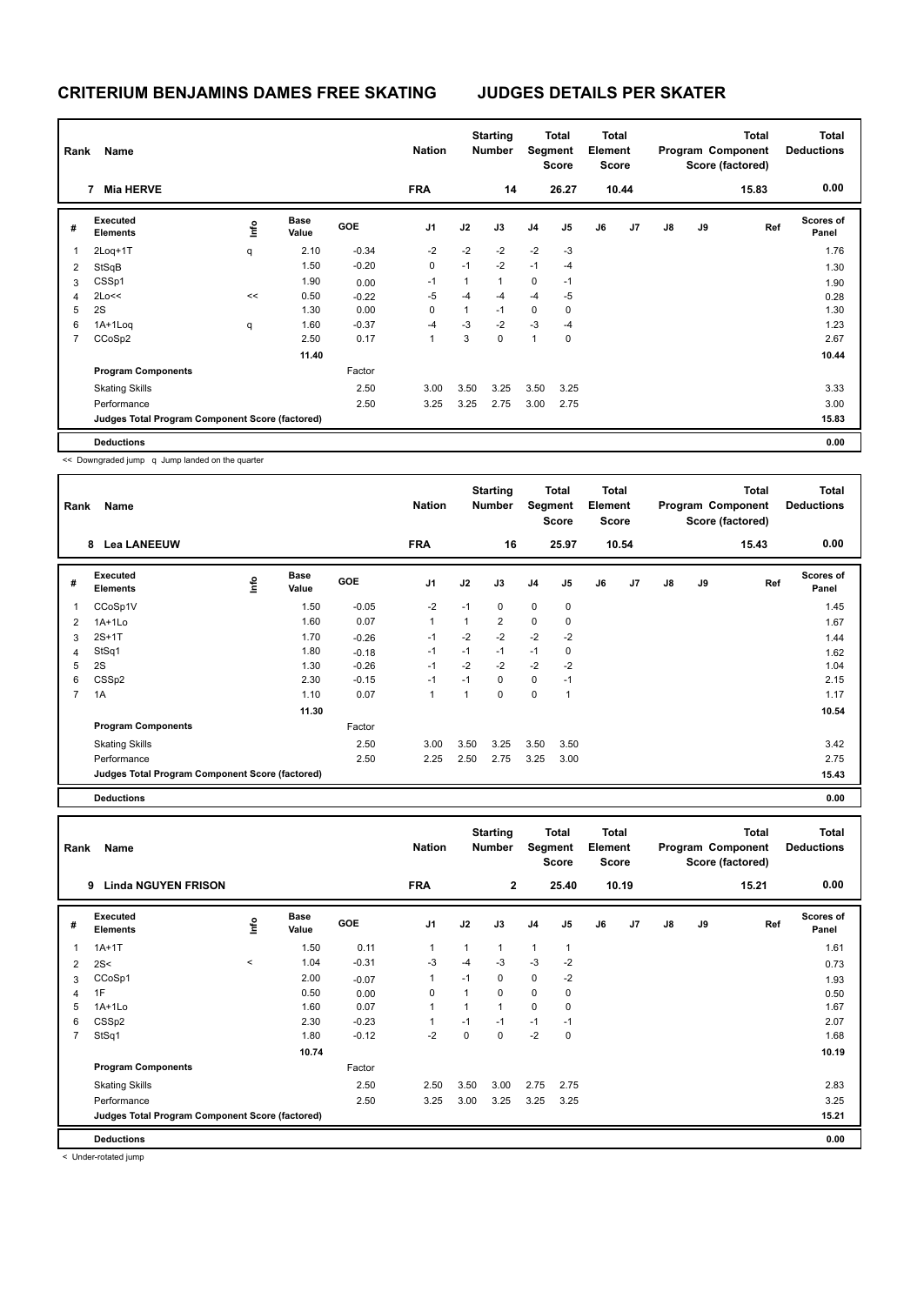| Rank           | <b>Name</b>                                     |    |                      |         | <b>Nation</b>  |      | <b>Starting</b><br><b>Number</b> |                | <b>Total</b><br>Segment<br><b>Score</b> | <b>Total</b><br>Element<br><b>Score</b> |       |               |    | <b>Total</b><br><b>Program Component</b><br>Score (factored) | <b>Total</b><br><b>Deductions</b> |  |
|----------------|-------------------------------------------------|----|----------------------|---------|----------------|------|----------------------------------|----------------|-----------------------------------------|-----------------------------------------|-------|---------------|----|--------------------------------------------------------------|-----------------------------------|--|
|                | <b>Chloe COMBES</b><br>10                       |    |                      |         | <b>FRA</b>     |      | 9                                |                | 25.23                                   |                                         | 10.65 |               |    | 14.58                                                        | 0.00                              |  |
| #              | <b>Executed</b><br><b>Elements</b>              | ۴ů | <b>Base</b><br>Value | GOE     | J <sub>1</sub> | J2   | J3                               | J <sub>4</sub> | J5                                      | J6                                      | J7    | $\mathsf{J}8$ | J9 | Ref                                                          | <b>Scores of</b><br>Panel         |  |
| $\overline{1}$ | 2S                                              |    | 1.30                 | $-0.26$ | $-2$           | $-1$ | $-2$                             | $-3$           | $-2$                                    |                                         |       |               |    |                                                              | 1.04                              |  |
| 2              | $1A+1Lo$                                        |    | 1.60                 | 0.00    | 0              | 0    | 0                                | $\mathbf 0$    | 0                                       |                                         |       |               |    |                                                              | 1.60                              |  |
| 3              | CCoSp2                                          |    | 2.50                 | 0.00    | 0              | $-1$ | 0                                | 0              | 0                                       |                                         |       |               |    |                                                              | 2.50                              |  |
| 4              | StSqB                                           |    | 1.50                 | 0.00    | $\Omega$       | 0    | $\mathbf{1}$                     | 0              | $-2$                                    |                                         |       |               |    |                                                              | 1.50                              |  |
| 5              | 2S                                              |    | 1.30                 | 0.00    | 0              | 0    | 0                                | $\mathbf 0$    | 0                                       |                                         |       |               |    |                                                              | 1.30                              |  |
| 6              | $1A+1T$                                         |    | 1.50                 | 0.00    | 0              | 0    | $\Omega$                         | $\mathbf 0$    | 0                                       |                                         |       |               |    |                                                              | 1.50                              |  |
| $\overline{7}$ | SSp1                                            |    | 1.30                 | $-0.09$ | $-1$           | 0    | $-1$                             | $\mathbf 0$    | $-2$                                    |                                         |       |               |    |                                                              | 1.21                              |  |
|                |                                                 |    | 11.00                |         |                |      |                                  |                |                                         |                                         |       |               |    |                                                              | 10.65                             |  |
|                | <b>Program Components</b>                       |    |                      | Factor  |                |      |                                  |                |                                         |                                         |       |               |    |                                                              |                                   |  |
|                | <b>Skating Skills</b>                           |    |                      | 2.50    | 2.50           | 2.75 | 3.00                             | 3.25           | 2.50                                    |                                         |       |               |    |                                                              | 2.75                              |  |
|                | Performance                                     |    |                      | 2.50    | 3.00           | 2.25 | 3.25                             | 3.25           | 3.00                                    |                                         |       |               |    |                                                              | 3.08                              |  |
|                | Judges Total Program Component Score (factored) |    |                      |         |                |      |                                  |                |                                         |                                         |       |               |    |                                                              | 14.58                             |  |
|                | <b>Deductions</b>                               |    |                      |         |                |      |                                  |                |                                         |                                         |       |               |    |                                                              | 0.00                              |  |
|                |                                                 |    |                      |         |                |      |                                  |                |                                         |                                         |       |               |    |                                                              |                                   |  |
| Rank           | Name                                            |    |                      |         | <b>Nation</b>  |      | <b>Starting</b><br><b>Number</b> |                | <b>Total</b><br>Segment<br><b>Score</b> | <b>Total</b><br>Element<br><b>Score</b> |       |               |    | <b>Total</b><br>Program Component<br>Score (factored)        | <b>Total</b><br><b>Deductions</b> |  |
|                | <b>Rachel CLODIUS</b><br>11                     |    |                      |         | <b>FRA</b>     |      | 6                                |                | 24.37                                   |                                         | 9.37  |               |    | 15.00                                                        | 0.00                              |  |

|   | 11.<br>Rachel CLODIUS                           |         |               |         | гка            |             | O    |                | 44.JI       |    | 9.97           |               |    | า จ.บบ | v.vv                      |
|---|-------------------------------------------------|---------|---------------|---------|----------------|-------------|------|----------------|-------------|----|----------------|---------------|----|--------|---------------------------|
| # | Executed<br><b>Elements</b>                     | Info    | Base<br>Value | GOE     | J <sub>1</sub> | J2          | J3   | J <sub>4</sub> | J5          | J6 | J <sub>7</sub> | $\mathsf{J}8$ | J9 | Ref    | <b>Scores of</b><br>Panel |
|   | 2S<                                             | $\prec$ | 1.04          | $-0.49$ | $-3$           | $-5$        | $-5$ | $-4$           | $-5$        |    |                |               |    |        | 0.55                      |
| 2 | $1A+1L0$                                        |         | 1.60          | 0.00    | 0              | $\mathbf 0$ | 0    | $\mathbf 0$    | $\mathbf 0$ |    |                |               |    |        | 1.60                      |
| 3 | StSqB                                           |         | 1.50          | $-0.10$ | 0              | $-1$        | $-1$ | 0              | $-1$        |    |                |               |    |        | 1.40                      |
| 4 | 1A                                              |         | 1.10          | 0.00    | 0              | $\mathbf 0$ | 0    | 0              | $\mathbf 0$ |    |                |               |    |        | 1.10                      |
| 5 | CCoSp2                                          |         | 2.50          | $-0.25$ | $-1$           | $-1$        | 0    | $-1$           | $-1$        |    |                |               |    |        | 2.25                      |
| 6 | $1F+1T$                                         |         | 0.90          | 0.02    | 0              | 1           |      | 0              | 0           |    |                |               |    |        | 0.92                      |
|   | SS <sub>p2</sub>                                |         | 1.60          | $-0.05$ | $-1$           | 0           | 0    | $-1$           | 0           |    |                |               |    |        | 1.55                      |
|   |                                                 |         | 10.24         |         |                |             |      |                |             |    |                |               |    |        | 9.37                      |
|   | <b>Program Components</b>                       |         |               | Factor  |                |             |      |                |             |    |                |               |    |        |                           |
|   | <b>Skating Skills</b>                           |         |               | 2.50    | 3.25           | 2.75        | 3.00 | 3.25           | 3.00        |    |                |               |    |        | 3.08                      |
|   | Performance                                     |         |               | 2.50    | 2.75           | 2.50        | 3.00 | 3.00           | 3.50        |    |                |               |    |        | 2.92                      |
|   | Judges Total Program Component Score (factored) |         |               |         |                |             |      |                |             |    |                |               |    |        | 15.00                     |
|   | <b>Deductions</b>                               |         |               |         |                |             |      |                |             |    |                |               |    |        | 0.00                      |

H < Under-rotated jump

| Rank           | Name                                            |    |                      |         | <b>Nation</b>  |          | <b>Starting</b><br>Number | Segment        | <b>Total</b><br><b>Score</b> | <b>Total</b><br>Element<br><b>Score</b> |                |               |    | <b>Total</b><br>Program Component<br>Score (factored) | <b>Total</b><br><b>Deductions</b> |
|----------------|-------------------------------------------------|----|----------------------|---------|----------------|----------|---------------------------|----------------|------------------------------|-----------------------------------------|----------------|---------------|----|-------------------------------------------------------|-----------------------------------|
|                | <b>Celinie LEMARIE</b><br>$12 \,$               |    |                      |         | <b>FRA</b>     |          | 13                        |                | 23.85                        |                                         | 9.35           |               |    | 15.00                                                 | $-0.50$                           |
| #              | Executed<br><b>Elements</b>                     | ١m | <b>Base</b><br>Value | GOE     | J <sub>1</sub> | J2       | J3                        | J <sub>4</sub> | J <sub>5</sub>               | J6                                      | J <sub>7</sub> | $\mathsf{J}8$ | J9 | Ref                                                   | Scores of<br>Panel                |
| 1              | 2Lo+1Lo                                         |    | 2.20                 | 0.06    | 1              |          | 0                         | $\mathbf 0$    | 0                            |                                         |                |               |    |                                                       | 2.26                              |
| 2              | 2S                                              |    | 1.30                 | 0.00    | $\mathbf 0$    | 0        | 0                         | $-1$           | 0                            |                                         |                |               |    |                                                       | 1.30                              |
| 3              | CCoSp                                           |    | 0.00                 | 0.00    |                |          |                           |                |                              |                                         |                |               |    |                                                       | 0.00                              |
| 4              | $1A+1T$                                         |    | 1.50                 | 0.11    | 1              |          | 1                         | $\mathbf 0$    | 1                            |                                         |                |               |    |                                                       | 1.61                              |
| 5              | SSp2                                            |    | 1.60                 | 0.05    | $\mathbf{1}$   | $-1$     | 1                         | $\mathbf 0$    | 0                            |                                         |                |               |    |                                                       | 1.65                              |
| 6              | StSq1                                           |    | 1.80                 | $-0.12$ | $-1$           | $\Omega$ | $-1$                      | $-2$           | 0                            |                                         |                |               |    |                                                       | 1.68                              |
| $\overline{7}$ | 2Lo                                             |    | 1.70                 | $-0.85$ | -5             | $-5$     | -5                        | $-5$           | $-5$                         |                                         |                |               |    |                                                       | 0.85                              |
|                |                                                 |    | 10.10                |         |                |          |                           |                |                              |                                         |                |               |    |                                                       | 9.35                              |
|                | <b>Program Components</b>                       |    |                      | Factor  |                |          |                           |                |                              |                                         |                |               |    |                                                       |                                   |
|                | <b>Skating Skills</b>                           |    |                      | 2.50    | 3.00           | 3.00     | 3.00                      | 3.50           | 3.25                         |                                         |                |               |    |                                                       | 3.08                              |
|                | Performance                                     |    |                      | 2.50    | 2.75           | 3.25     | 2.50                      | 3.00           | 3.00                         |                                         |                |               |    |                                                       | 2.92                              |
|                | Judges Total Program Component Score (factored) |    |                      |         |                |          |                           |                |                              |                                         |                |               |    |                                                       | 15.00                             |
|                | <b>Deductions</b>                               |    | Falls:               | $-0.50$ |                |          |                           |                |                              |                                         |                |               |    |                                                       | $-0.50$                           |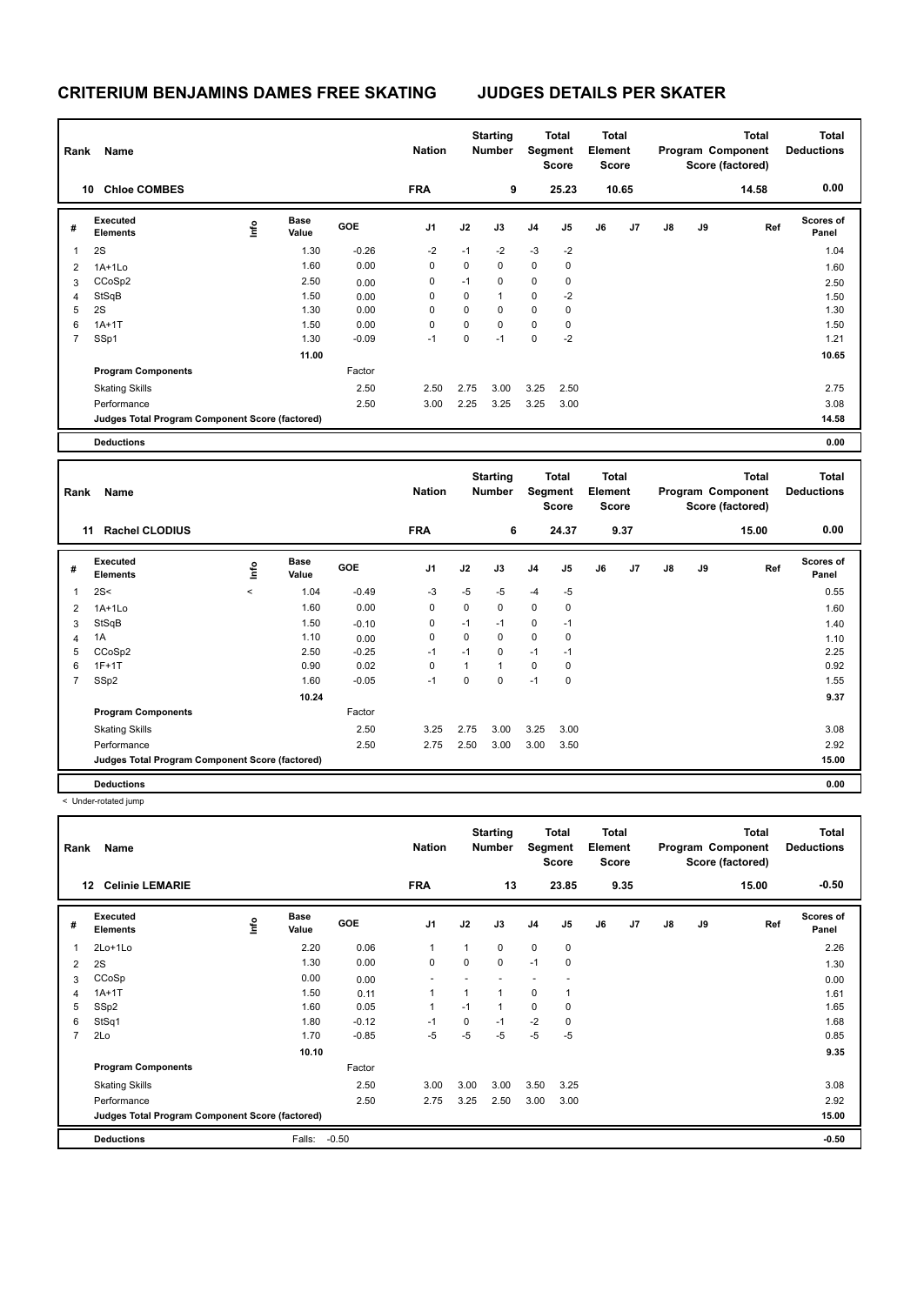| Rank                | Name                                            |      |                 |                 | <b>Nation</b> |                     | <b>Starting</b><br><b>Number</b> |                        | <b>Total</b><br>Segment<br>Score | Element | Total<br><b>Score</b> |    |    | <b>Total</b><br>Program Component<br>Score (factored) | <b>Total</b><br><b>Deductions</b> |
|---------------------|-------------------------------------------------|------|-----------------|-----------------|---------------|---------------------|----------------------------------|------------------------|----------------------------------|---------|-----------------------|----|----|-------------------------------------------------------|-----------------------------------|
|                     | 13 Leyna BERTOMEU                               |      |                 |                 | <b>FRA</b>    |                     | 5                                |                        | 23.02                            |         | 9.41                  |    |    | 14.61                                                 | $-1.00$                           |
| #                   | <b>Executed</b><br><b>Elements</b>              | Life | Base<br>Value   | GOE             | J1            | J2                  | J3                               | J <sub>4</sub>         | J5                               | J6      | J7                    | J8 | J9 | Ref                                                   | <b>Scores of</b><br>Panel         |
| $\mathbf{1}$        | 2Lo                                             |      | 1.70            | $-0.17$         | $-1$          | $-1$                | 0                                | $-1$                   | $-1$                             |         |                       |    |    |                                                       | 1.53                              |
| $\overline{2}$      | 2S                                              |      | 1.30            | $-0.39$         | $-2$          | $-3$                | $-3$                             | $-3$                   | -4                               |         |                       |    |    |                                                       | 0.91                              |
| 3                   | CCoSp1V                                         |      | 1.50            | 0.00            | 0             | $-1$                | 0                                | $\pmb{0}$              | $\mathbf 0$                      |         |                       |    |    |                                                       | 1.50                              |
| 4                   | 1A+1Lo                                          |      | 1.60            | 0.00            | 0             | 0                   | 0                                | $\pmb{0}$              | 0                                |         |                       |    |    |                                                       | 1.60                              |
| 5<br>6              | StSqB<br>$1A+1T$                                |      | 1.50<br>1.50    | $-0.30$<br>0.00 | $-2$<br>0     | $-3$<br>$\mathbf 0$ | $-1$<br>$\mathbf 0$              | $\pmb{0}$<br>$\pmb{0}$ | $-4$<br>$\mathbf 0$              |         |                       |    |    |                                                       | 1.20<br>1.50                      |
| 7                   | SSp1                                            |      | 1.30            | $-0.13$         | $-1$          | $-1$                | $-1$                             | $-2$                   | $-1$                             |         |                       |    |    |                                                       | 1.17                              |
|                     |                                                 |      | 10.40           |                 |               |                     |                                  |                        |                                  |         |                       |    |    |                                                       | 9.41                              |
|                     | <b>Program Components</b>                       |      |                 | Factor          |               |                     |                                  |                        |                                  |         |                       |    |    |                                                       |                                   |
|                     | <b>Skating Skills</b>                           |      |                 | 2.50            | 2.50          | 2.00                | 3.00                             | 3.25                   | 2.50                             |         |                       |    |    |                                                       | 2.67                              |
|                     | Performance                                     |      |                 | 2.50            | 3.00          | 2.75                | 3.25                             | 3.25                   | 3.50                             |         |                       |    |    |                                                       | 3.17                              |
|                     | Judges Total Program Component Score (factored) |      |                 |                 |               |                     |                                  |                        |                                  |         |                       |    |    |                                                       | 14.61                             |
|                     | <b>Deductions</b>                               |      | Time violation: | $-1.00$         |               |                     |                                  |                        |                                  |         |                       |    |    |                                                       | $-1.00$                           |
|                     |                                                 |      |                 |                 |               |                     |                                  |                        |                                  |         |                       |    |    |                                                       |                                   |
|                     |                                                 |      |                 |                 |               |                     | <b>Starting</b>                  |                        | Total                            |         | Total                 |    |    | <b>Total</b>                                          | <b>Total</b>                      |
| Rank                | Name                                            |      |                 |                 | <b>Nation</b> |                     | <b>Number</b>                    |                        | Segment<br><b>Score</b>          | Element | <b>Score</b>          |    |    | Program Component<br>Score (factored)                 | <b>Deductions</b>                 |
|                     |                                                 |      |                 |                 |               |                     |                                  |                        |                                  |         |                       |    |    |                                                       |                                   |
|                     | <b>Charlie FRITZ--CAGNAT</b><br>14              |      |                 |                 | <b>FRA</b>    |                     | 1                                |                        | 22.59                            |         | 9.33                  |    |    | 13.76                                                 | $-0.50$                           |
| #                   | <b>Executed</b><br><b>Elements</b>              | lnfo | Base<br>Value   | GOE             | J1            | J2                  | J3                               | J4                     | J5                               | J6      | J7                    | J8 | J9 | Ref                                                   | <b>Scores of</b><br>Panel         |
| $\mathbf{1}$        | 2S                                              |      | 1.30            | $-0.65$         | $-5$          | -5                  | -5                               | -5                     | -5                               |         |                       |    |    |                                                       | 0.65                              |
| 2                   | CCoSp2                                          |      | 2.50            | $-0.58$         | $-3$          | $-1$                | $-2$                             | $-2$                   | $-4$                             |         |                       |    |    |                                                       | 1.92                              |
| 3                   | $1A+1Lo$                                        |      | 1.60            | 0.00            | 0             | $\mathbf 0$         | 0                                | $\pmb{0}$              | $\mathbf 0$                      |         |                       |    |    |                                                       | 1.60                              |
| 4                   | StSqB                                           |      | 1.50            | $-0.20$         | $-2$          | $-1$                | $-1$                             | $\pmb{0}$              | $-2$                             |         |                       |    |    |                                                       | 1.30                              |
| 5                   | $2S+1T$                                         |      | 1.70            | 0.00            | $-1$          | $\mathbf 0$         | 0                                | $\pmb{0}$              | $\mathbf 0$                      |         |                       |    |    |                                                       | 1.70                              |
| 6<br>$\overline{7}$ | 1A                                              |      | 1.10            | 0.00            | 0<br>$-1$     | $\mathbf 0$<br>$-1$ | 0<br>0                           | 0<br>0                 | $\mathbf 0$<br>$\mathbf 0$       |         |                       |    |    |                                                       | 1.10                              |
|                     | SSpB                                            |      | 1.10<br>10.80   | $-0.04$         |               |                     |                                  |                        |                                  |         |                       |    |    |                                                       | 1.06<br>9.33                      |
|                     | <b>Program Components</b>                       |      |                 | Factor          |               |                     |                                  |                        |                                  |         |                       |    |    |                                                       |                                   |
|                     | <b>Skating Skills</b>                           |      |                 | 2.50            | 2.75          | 2.75                | 2.75                             | 3.00                   | 3.25                             |         |                       |    |    |                                                       | 2.83                              |
|                     | Performance                                     |      |                 | 2.50            | 2.75          | 2.50                | 2.50                             | 3.50                   | 2.75                             |         |                       |    |    |                                                       | 2.67                              |
|                     | Judges Total Program Component Score (factored) |      |                 |                 |               |                     |                                  |                        |                                  |         |                       |    |    |                                                       | 13.76                             |
|                     | <b>Deductions</b>                               |      | Falls:          | $-0.50$         |               |                     |                                  |                        |                                  |         |                       |    |    |                                                       | $-0.50$                           |
|                     |                                                 |      |                 |                 |               |                     |                                  |                        |                                  |         |                       |    |    |                                                       |                                   |
| Rank                | Name                                            |      |                 |                 | <b>Nation</b> |                     | <b>Starting</b><br>Number        |                        | Total<br>Segment<br>Score        | Element | Total<br>Score        |    |    | Total<br>Program Component<br>Score (factored)        | Total<br><b>Deductions</b>        |
|                     | 15 Emie BUCHOTTE                                |      |                 |                 | <b>FRA</b>    |                     | 12                               |                        | 22.46                            |         | 8.16                  |    |    | 14.80                                                 | $-0.50$                           |
|                     | <b>Executed</b>                                 |      | Base            |                 |               |                     |                                  |                        |                                  |         |                       |    |    |                                                       | Scores of                         |
| #                   | <b>Elements</b>                                 | lnfo | Value           | GOE             | J1            | J2                  | J3                               | J4                     | J5                               | J6      | J7                    | J8 | J9 | Ref                                                   | Panel                             |
| $\mathbf{1}$        | 2S<<                                            | <<   | 0.40            | $-0.20$         | $-5$          | $-5$                | -5                               | $-5$                   | $-5$                             |         |                       |    |    |                                                       | 0.20                              |
| 2                   | 1A                                              |      | 1.10            | $-0.11$         | $-1$          | $-1$                | $-1$                             | $-1$                   | $-1$                             |         |                       |    |    |                                                       | 0.99                              |
| 3                   | CCoSp2V                                         |      | 1.88            | 0.00            | $\mathbf{1}$  | $-1$                | -2                               | $\mathbf{1}$           | 0                                |         |                       |    |    |                                                       | 1.88                              |
| 4<br>5              | StSqB<br>$1F+1Lo$                               |      | 1.50<br>1.00    | $-0.20$<br>0.00 | $-1$<br>0     | $-1$<br>0           | $-1$<br>0                        | $-2$<br>$\mathbf 0$    | $-2$<br>$\mathbf 0$              |         |                       |    |    |                                                       | 1.30                              |
| 6                   | $1A+1T$                                         |      | 1.50            | 0.00            | 0             | 0                   | 0                                | $\pmb{0}$              | $\mathbf 0$                      |         |                       |    |    |                                                       | 1.00<br>1.50                      |
| $\overline{7}$      | CSSp1V                                          |      | 1.43            | $-0.14$         | $-1$          | $-1$                | $-1$                             | $\pmb{0}$              | $-1$                             |         |                       |    |    |                                                       | 1.29                              |
|                     |                                                 |      | 8.81            |                 |               |                     |                                  |                        |                                  |         |                       |    |    |                                                       | 8.16                              |
|                     | <b>Program Components</b>                       |      |                 | Factor          |               |                     |                                  |                        |                                  |         |                       |    |    |                                                       |                                   |
|                     | <b>Skating Skills</b>                           |      |                 | 2.50            | 3.25          | 2.50                | 3.00                             | 3.25                   | 2.75                             |         |                       |    |    |                                                       | 3.00                              |
|                     | Performance                                     |      |                 | 2.50            | 3.00          | 2.25                | 3.00                             | 3.00                   | 2.75                             |         |                       |    |    |                                                       | 2.92                              |
|                     | Judges Total Program Component Score (factored) |      |                 |                 |               |                     |                                  |                        |                                  |         |                       |    |    |                                                       | 14.80                             |
|                     | <b>Deductions</b>                               |      | Falls: -0.50    |                 |               |                     |                                  |                        |                                  |         |                       |    |    |                                                       | $-0.50$                           |

<< Downgraded jump